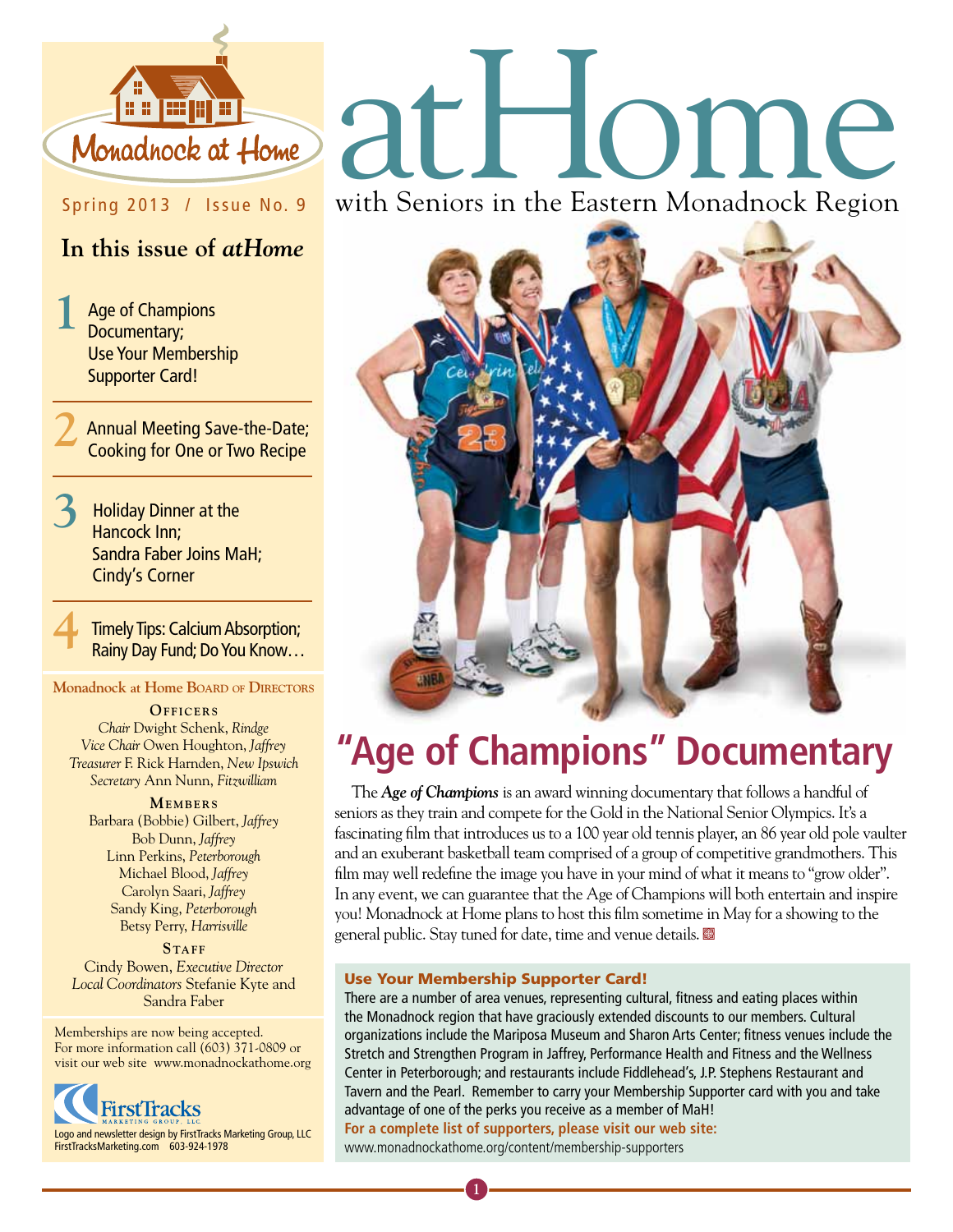### Helping Seniors Live Independently at Home 603-371-0809 www.monadnockathome.org



# **Annual Meeting — Save the Date**

Our annual meeting is scheduled for June 12th at the Shattuck Inn. Details will follow regarding time and agenda and we will also be offering transportation for those who need it. You can count on good company and lots of fun as we review our third year of operation and plan for our fourth!

# **Cooking for One or Two**

*From Chef Bonnie at Good Shepherd Rehabilitation & Nursing Center*

## **Baked Macaroni and Cheese with Bacon** for One

#### *Ingredients*

- 4 tablespoons of uncooked macaroni pasta
- 1 tablespoon of butter
- 1 tablespoon of all-purpose flour
- 1/4 teaspoon of salt
- 1 pinch of pepper
- 1/8 teaspoon of onion powder
- 1/2 cup of milk
- 1/3 cup of shredded cheddar cheese

#### *Directions*

1/8 teaspoon of ground mustard 1 dash of Worcestershire sauce

- 1 dash of hot sauce (optional)
- 1 teaspoon of bread crumbs (I prefer Panko)
- 2 tablespoons shredded cheddar cheese
- 2 tablespoons real Bacon Bits (optional)

**2**

Preheat oven to 400 degrees. Grease an oven proof soup crock or a 1 cup baking dish. (both available at Dollar Store)

Fill a small saucepan with water, and bring to a boil. Stir in pasta; boil until cooked but still firm to the bite, about 8 minutes. Drain well, and reserve.

In the same saucepan, melt the butter over medium heat. Stir in the flour, onion powder, and add milk. Whisk until smooth. Cook, stirring for 2 minutes. Reduce heat to low and whisk in the 1/3 cup cheese, Worcestershire sauce, mustard and hot sauce. Stir in cooked pasta and bacon bits. Spoon the pasta into the prepared dish. Sprinkle with bread crumbs and 1 tablespoon of cheddar cheese. Bake uncovered until the cheese is melted and the pasta is heated through, about 10 minutes. Enjoy!

*(Recipe can be doubled to make for 2 people).*

Home. Dress up your car with a MaH Bumper Sticker designed for us by Jim Fletcher of the Fletcher Media Group in Peterborough.

Let your neighbors know about Monadnock at





## *Our Mission*

*Monadnock at Home is a non-profit organization that seeks to provide residents in the eastern Monadnock region with the support, the practical means and the community that enables them to remain in their homes as long as possible as they grow older.*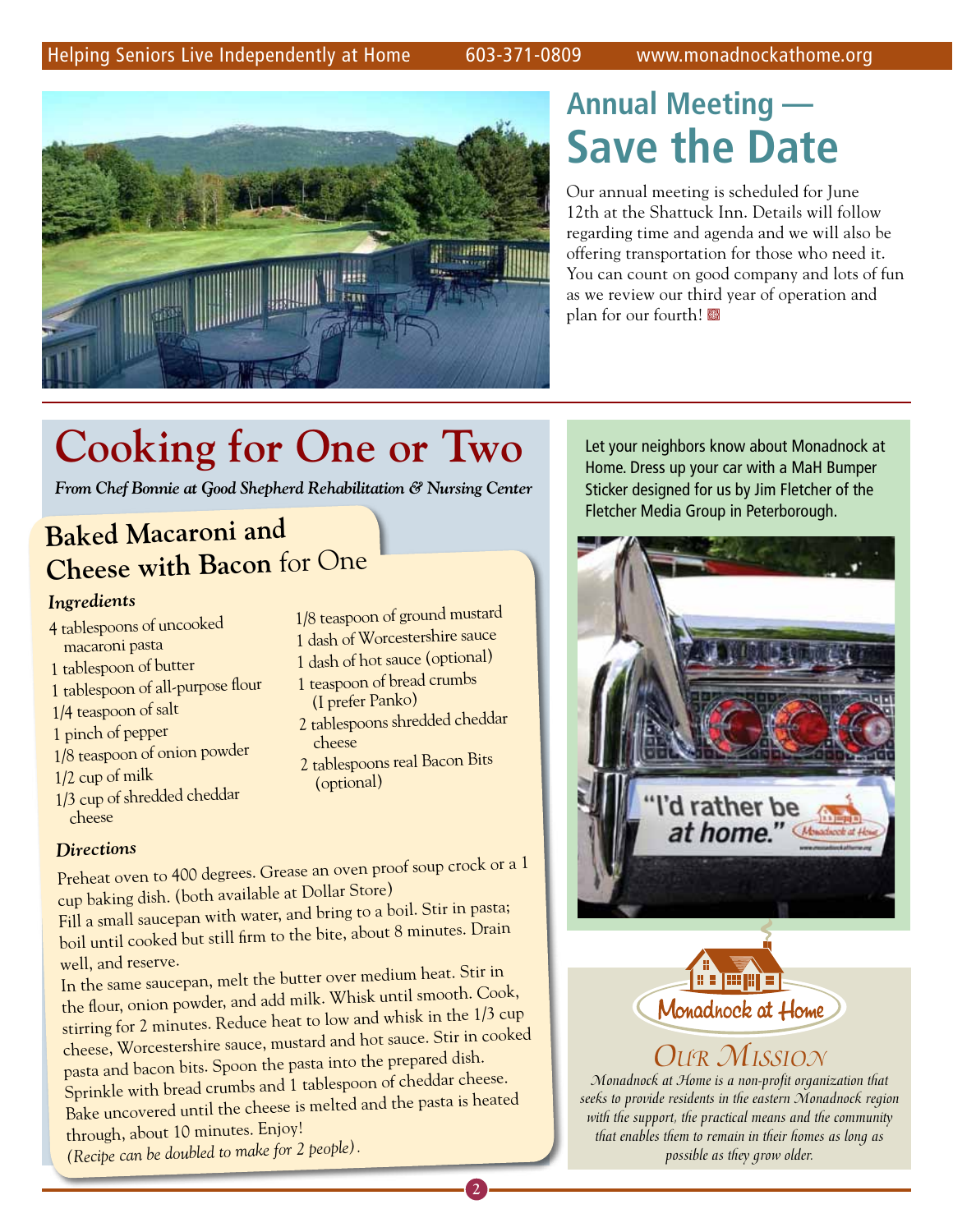## **Holiday Dinner at the Hancock Inn**

This past December we had a lovely holiday dinner, attended by 47 members, at the Hancock Inn. We practically occupied the entire restaurant! The beautifully decorated historic inn was a wonderful setting for a holiday gathering. There was even a surprise visit from Santa Claus bearing gifts of homemade peppermint bark to all! Members enjoyed celebrating the holiday season with fine food and good company. Many thanks to innkeepers Marcia and Jarvis Coffin for all their help in making it a memorable event. 图





Cindy's Corner

## **Sandra Faber Joins MaH as New Local Coordinator**

#### By Sandra Faber

When my husband and I made the decision to move to the Monadnock Region fifteen years ago, we quickly knew this was where we wanted to put down our roots. Through



the construction of our house and the raising of our children, we have benefitted from the help of many friends, neighbors and local resources. The volunteer spirit of this region is what makes it so special. For these reasons and many more, I know that I will want to stay in my home as I grow older and as a MaH Local Coordinator, I'm thrilled that I can assist others to stay in theirs.

In addition to assisting members, I will be helping Cindy with the operational part of MaH. I have worked for two New Hampshire nonprofits managing their operations, marketing and event planning. I hope to spread awareness of MaH and help grow our membership. I am excited to be a part of the Monadnock at Home team and look forward to meeting you all.

Hello everyone and welcome to the spring 2013 issue of "at Home!" I am pleased to report to our membership that Monadnock at Home continues to grow! Since September 2012 we have gained 15 new memberships! We currently have 75 memberships, comprised of 109 individuals. Just a reminder that MaH is always ready to accept new members. If you're happy with the services and benefits of membership, please continue to spread the word to your friends and neighbors whom you think would benefit from our support. Our best form of membership recruitment continues to be word of mouth, by our members sharing their experiences with others. For more information, interested folks can call 603-371-0809 or visit our

website www.monadnockathome.org and Facebook page www.facebook.com/ monadnockathome.

MaH's Program committee and staff have been busy planning over the winter months. Our next event is truly a rite of passage in welcoming spring, since we will be visiting a sugar shack on March 20th. Join us to observe the maple sugaring process at the home of MaH members Owen and Norma Houghton of Jaffrey. Bring your own bag lunch. Drinks and a maple dessert will be provided!

Members will also be invited to join us at the member/communitywide event to view the movie "Age of Champions." See the article in this issue for details. We are also planning a trip in June to Saint-Gaudens National Historic Site in Cornish, NH. Details to be announced.

I would also like to take this opportunity to welcome Sandra Faber of Hancock to the MaH staff. Sandra, who began in January, was hired as a Local Coordinator to provide administrative assistance to MaH, as well as service to our members. Welcome Sandra!

As the spring weather approaches do keep in mind that your MaH membership offers you access to pre-screened service providers and volunteers that are ready to assist you. Don't let spring chores overwhelm you! All it takes is a single call to 603-371- 0809 to find the help you need. We are here for you!

I hope this issue of "at Home" finds you healthy, safe and happy!